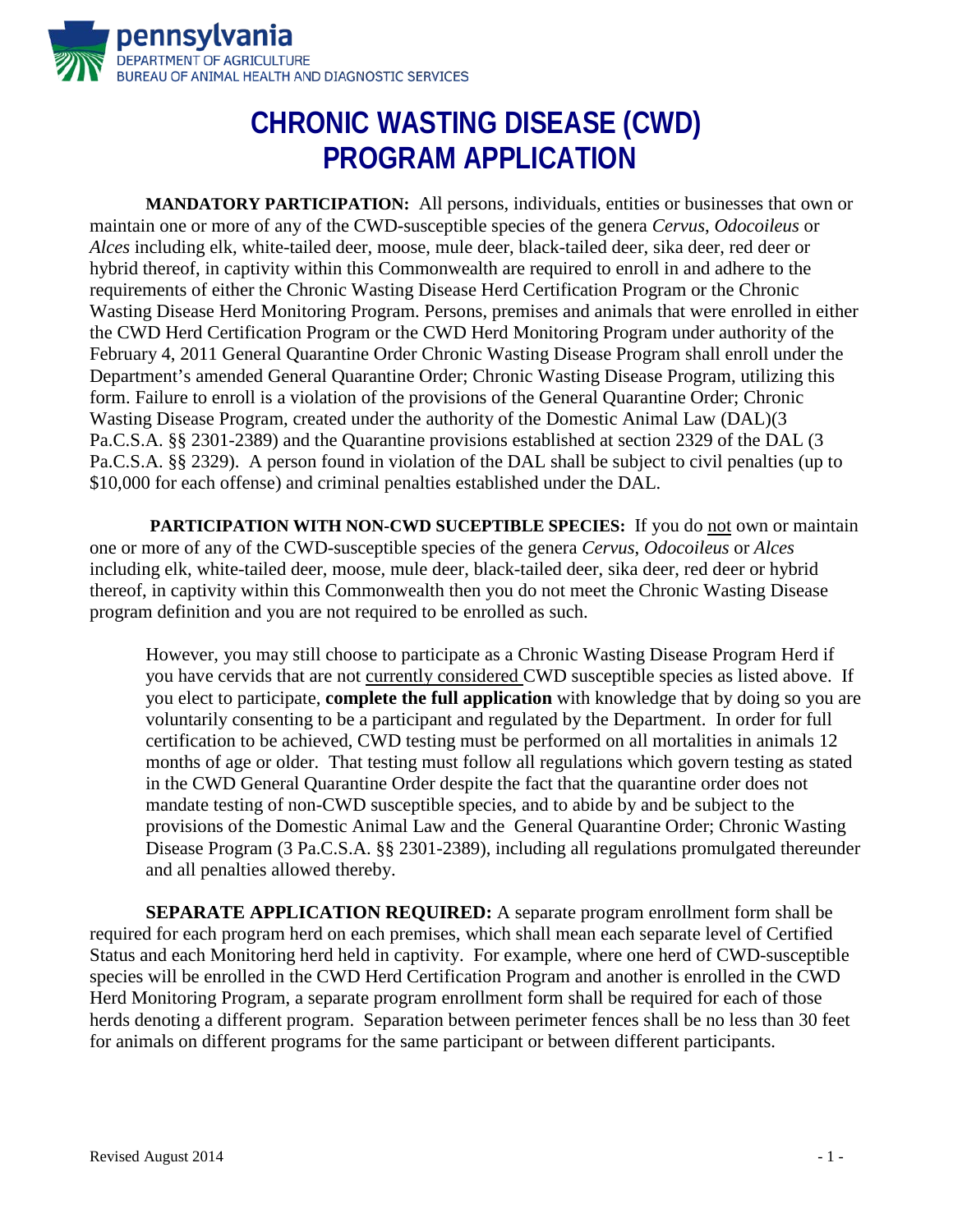**Please select below the applicable CWD Program, based on the 2014 General Quarantine Order, as either a new or previous participant. Indicate the last box of this Part if you are enrolling any non-CWD susceptible species onto a CWD Program.** 

 $\Box$  **NEW CHRONIC WASTING DISEASE PROGRAM APPLICATION HERD MONITORED PROGRAM (HMP) HERD CERTIFIED PROGRAM (HCP) RE-ENROLLMENT OF CHRONIC WASTING DISEASE PROGRAM HERD HERD MONITORED PROGRAM (HMP) HERD CERTIFIED PROGRAM (HCP) PARTICIPANT ENROLLING NON-CWD SUSCEPTIBLE SPECIES**

**Program applications must be either typed or printed, and the original signed application returned to:**

**Commonwealth of Pennsylvania Department of Agriculture Bureau of Animal Health and Diagnostic Services 2301 North Cameron Street Harrisburg, PA 17110-9408 Phone 717-783-5309 Fax 717-787-1868** 

**All information must be completed and incomplete applications will be returned.** 

## **II. PART 2:** *Applicant Information*

1. The information requested below must be supplied for every person who holds an ownership interest in the CWD program herd.

| Name of Chronic Wasting Disease (CWD) Program                          | <b>PA Premises</b>           | <b>County</b>                 |  |  |
|------------------------------------------------------------------------|------------------------------|-------------------------------|--|--|
| Participant to appear on certificate                                   | <b>Identification Number</b> |                               |  |  |
|                                                                        |                              |                               |  |  |
|                                                                        |                              |                               |  |  |
| Business Name of Participant, if any:                                  |                              |                               |  |  |
|                                                                        |                              |                               |  |  |
| Mailing Address: (street address, city, state, zip code)               |                              |                               |  |  |
|                                                                        |                              |                               |  |  |
|                                                                        |                              |                               |  |  |
| <b>CWD Premises Address (physical location of the herd)</b>            |                              | <b>Township/Borough</b>       |  |  |
| (street address, city, state, zip code)                                |                              |                               |  |  |
|                                                                        |                              |                               |  |  |
|                                                                        |                              |                               |  |  |
| Does this premises have a Cervidae Livestock Operations license?       | $\blacksquare$<br>Yes        | □<br>N <sub>0</sub><br>Exempt |  |  |
| If yes, what is the license number?                                    |                              |                               |  |  |
| Provide directions if no street address is available for the premises. |                              |                               |  |  |
|                                                                        |                              |                               |  |  |
|                                                                        |                              |                               |  |  |
|                                                                        |                              |                               |  |  |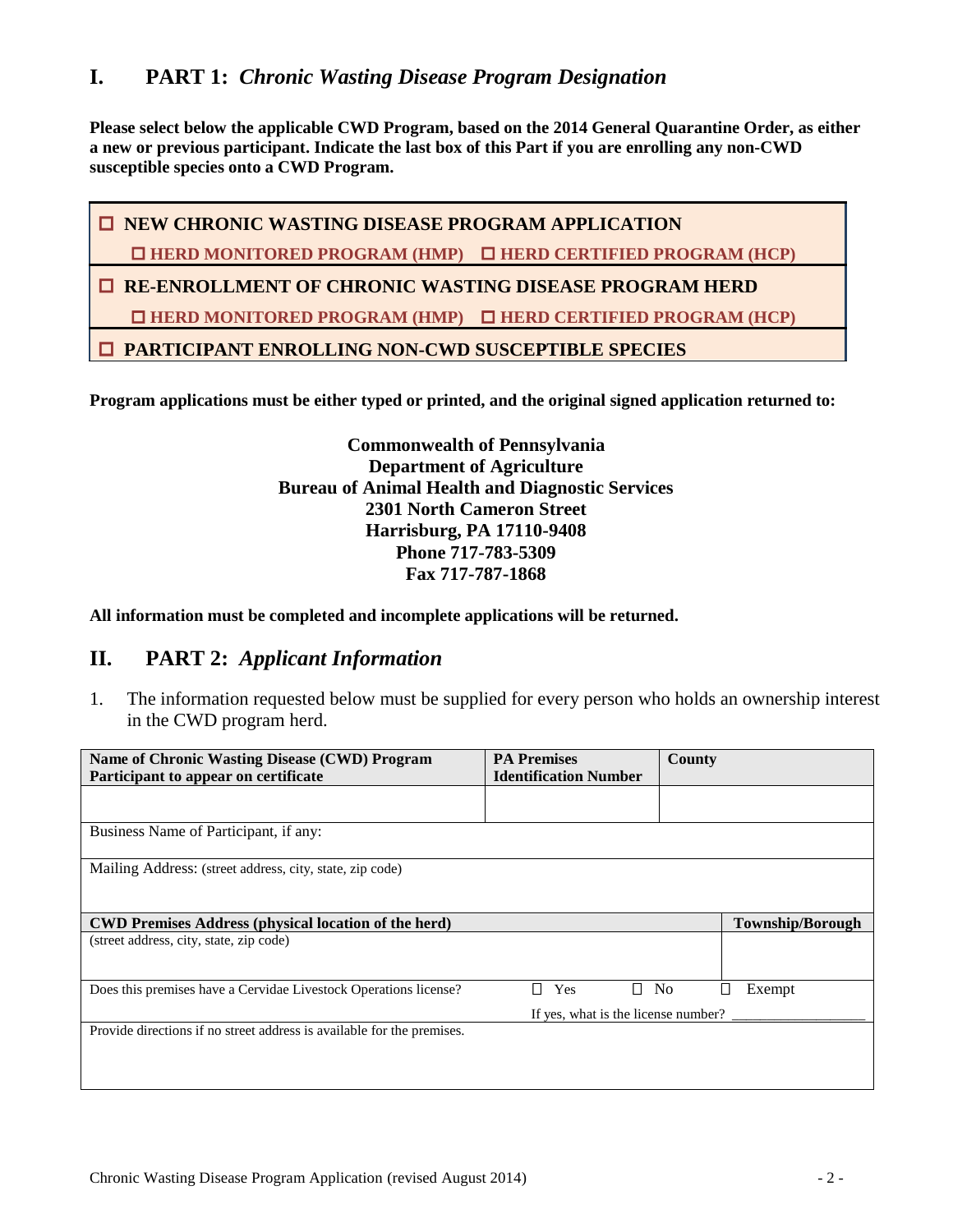| <b>CWD Program Herd Owner(s) / Applicant(s):</b>            | <b>Contact Information</b>       |
|-------------------------------------------------------------|----------------------------------|
| Owner 1: (name and title / relationship to CWD participant) | Telephone Number:                |
| Mailing Address (street address):                           | Fax Number:<br>Mobile Number:    |
| (city, state, zip code):                                    | E Mail Address:                  |
| Owner 2: (name and title / relationship to CWD participant) | Telephone Number:<br>Fax Number: |
| Mailing Address (street address):                           | Mobile Number:                   |
| (city, state, zip code):                                    | E Mail Address::                 |
| Owner 3: (name and title / relationship to CWD participant) | Telephone Number:<br>Fax Number: |
| Mailing Address (street address):                           | Mobile Number:                   |
| (city, state, zip code):                                    | E Mail Address:                  |

2. Authorized Agents – Enter the following information regarding individuals who may act on behalf of the Owners/ Applicants regarding paperwork filed with the Department:

| Name | $\frac{1}{2}$ $\frac{1}{2}$ $\frac{1}{2}$ $\frac{1}{2}$ $\frac{1}{2}$ $\frac{1}{2}$ $\frac{1}{2}$ $\frac{1}{2}$ $\frac{1}{2}$ $\frac{1}{2}$ $\frac{1}{2}$ $\frac{1}{2}$ $\frac{1}{2}$ $\frac{1}{2}$ $\frac{1}{2}$ $\frac{1}{2}$ $\frac{1}{2}$ $\frac{1}{2}$ $\frac{1}{2}$ $\frac{1}{2}$ $\frac{1}{2}$ $\frac{1}{2}$<br>Address (street address, city, state, zip code) | Contact Information |
|------|------------------------------------------------------------------------------------------------------------------------------------------------------------------------------------------------------------------------------------------------------------------------------------------------------------------------------------------------------------------------|---------------------|
|      |                                                                                                                                                                                                                                                                                                                                                                        | Telephone Number:   |
|      |                                                                                                                                                                                                                                                                                                                                                                        |                     |
|      |                                                                                                                                                                                                                                                                                                                                                                        | Fax Number:         |
|      |                                                                                                                                                                                                                                                                                                                                                                        |                     |
|      |                                                                                                                                                                                                                                                                                                                                                                        | Mobile Number:      |
|      |                                                                                                                                                                                                                                                                                                                                                                        |                     |
|      |                                                                                                                                                                                                                                                                                                                                                                        | E Mail Address:     |
|      |                                                                                                                                                                                                                                                                                                                                                                        |                     |
|      |                                                                                                                                                                                                                                                                                                                                                                        | Telephone Number:   |
|      |                                                                                                                                                                                                                                                                                                                                                                        |                     |
|      |                                                                                                                                                                                                                                                                                                                                                                        | Fax Number:         |
|      |                                                                                                                                                                                                                                                                                                                                                                        |                     |
|      |                                                                                                                                                                                                                                                                                                                                                                        | Mobile Number:      |
|      |                                                                                                                                                                                                                                                                                                                                                                        |                     |
|      |                                                                                                                                                                                                                                                                                                                                                                        | E Mail Address:     |
|      |                                                                                                                                                                                                                                                                                                                                                                        |                     |
|      |                                                                                                                                                                                                                                                                                                                                                                        | Telephone Number:   |
|      |                                                                                                                                                                                                                                                                                                                                                                        |                     |
|      |                                                                                                                                                                                                                                                                                                                                                                        | Fax Number:         |
|      |                                                                                                                                                                                                                                                                                                                                                                        |                     |
|      |                                                                                                                                                                                                                                                                                                                                                                        | Mobile Number:      |
|      |                                                                                                                                                                                                                                                                                                                                                                        |                     |
|      |                                                                                                                                                                                                                                                                                                                                                                        | E Mail Address:     |
|      |                                                                                                                                                                                                                                                                                                                                                                        |                     |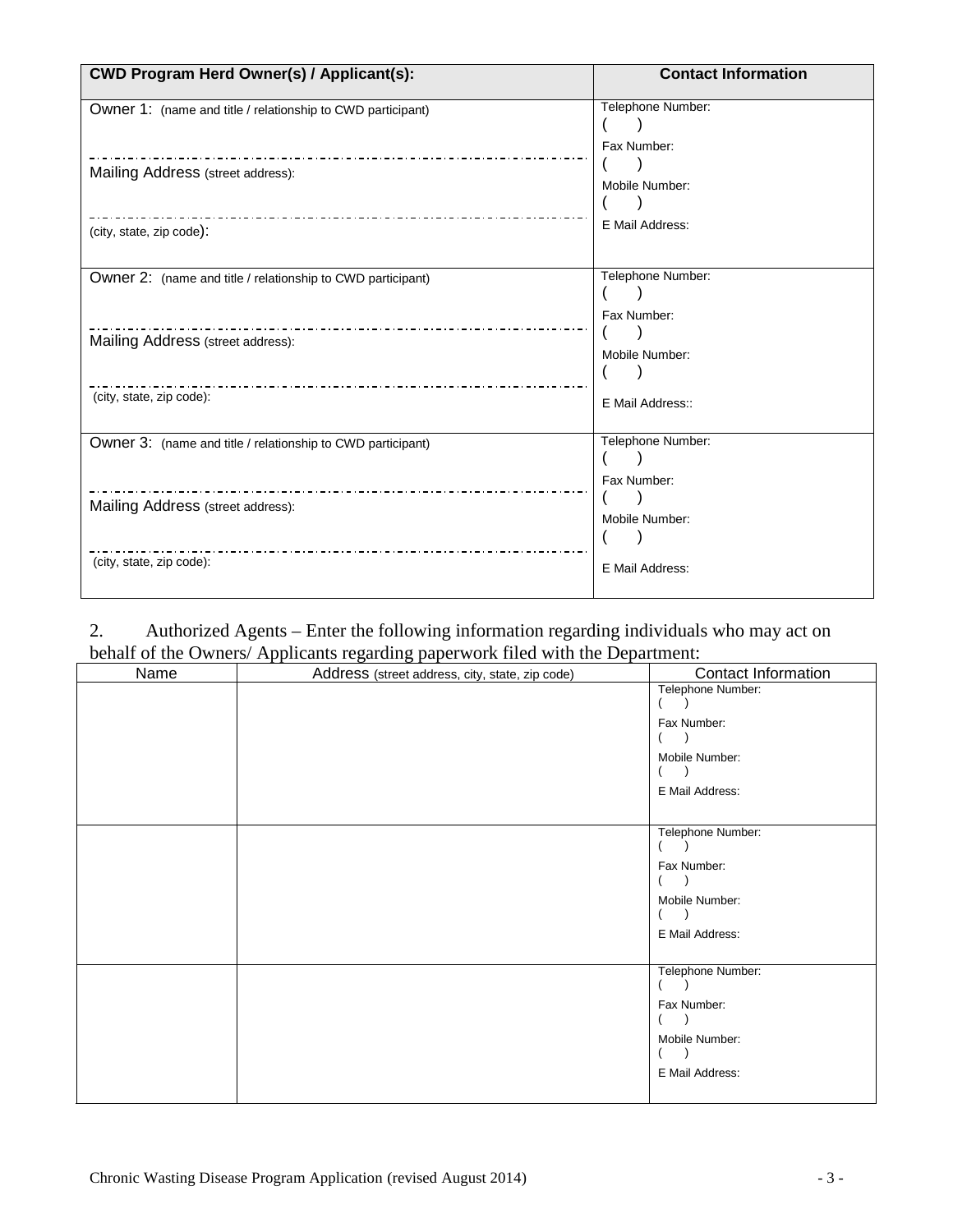## **III. PART 3:** *Additional Registration Details*

Are there other cervid herds at this location?  $\Box$  Yes or  $\Box$  No,

- If yes, provide the Pennsylvania Premises Identification Number(s)
- If yes, has(have) a separate application(s) been filed?  $\Box$  Yes or  $\Box$  No

## **IV. PART 4:** *Applicant Verification, Certification and Acknowledgment* **(All Applicants Previously Listed Must Sign Below)**

The applicant(s) verifies to the Commonwealth of Pennsylvania, Department of Agriculture, Bureau of Animal Health and Diagnostic Services, that:

- 1. The information contained herein and in all attachments and supporting material is true and correct, the filing of the Chronic Wasting Disease Program Application has been duly authorized by the applicant(s), and the Board of Directors thereof if a corporation, and the undersigned(s) has/have authority to execute this Chronic Wasting Disease Program Application on behalf of the applicant(s). The applicant(s) affirm(s) the information set forth in this Chronic Wasting Disease Program application form is true and correct to the best of his/her knowledge, information and belief and makes these statements subject to the penalties of 18 Pa.C.S.A. § 4904, relating to unsworn falsification to authorities.
- 2. All information provided herein and in all attachments and supporting documents are material to this Chronic Wasting Disease Program Application. By executing this Chronic Wasting Disease Program Application, applicant(s) acknowledge and agree that all misrepresentations are and will be considered material misrepresentations and misstatements.
- 3. The undersigned applicant hereby acknowledges, verifies, and certifies persons set forth in number 2 (Authorized Agents) of Part 2 of this program application have binding signatory authority and may sign all documents and forms required by the CWD Program General Quarantine Order.
- 4. It shall be the duty of the undersigned applicant to notify the Department in writing of any changes in status of ownership or agency related to this program application or any change of program designation.